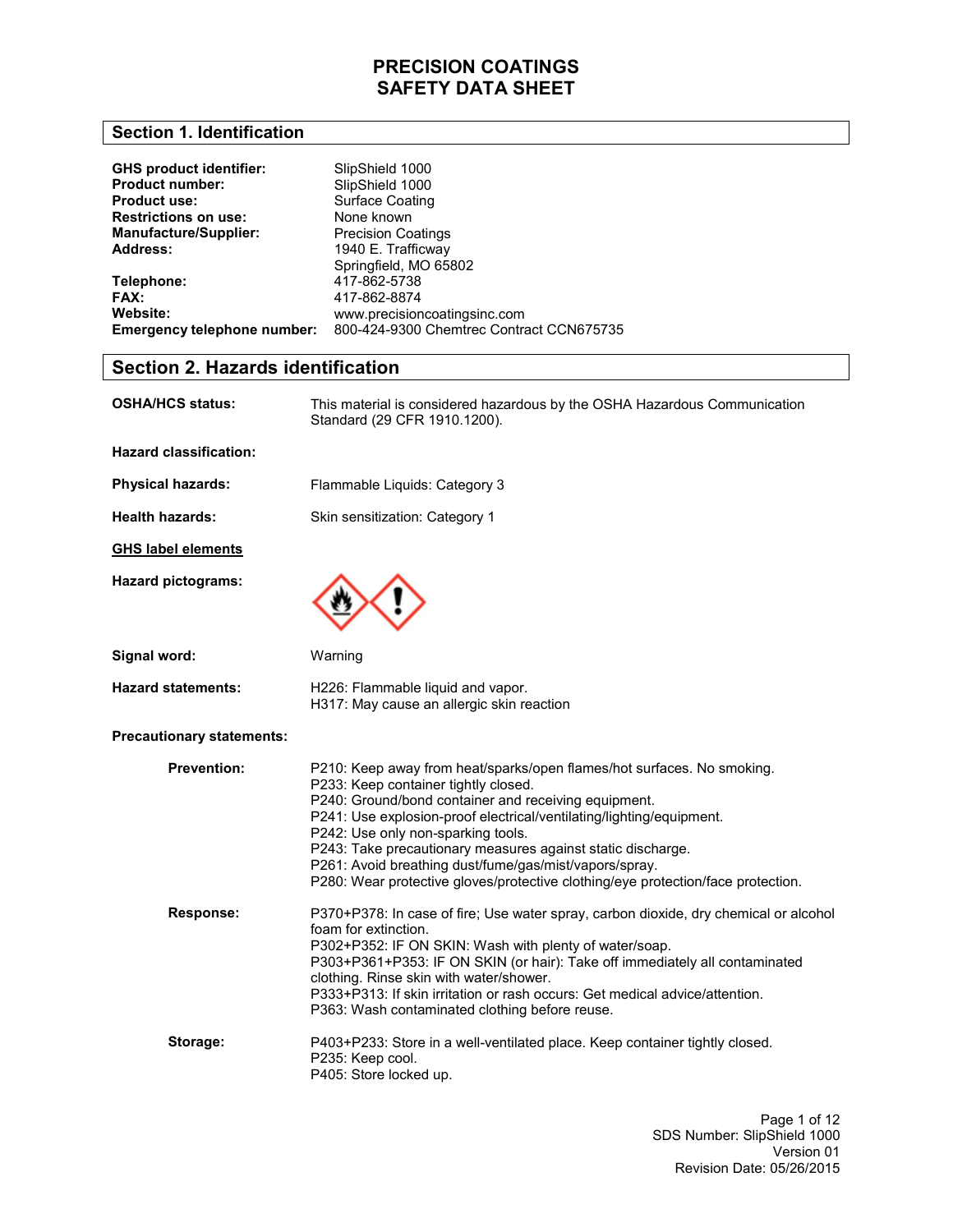**Disposal:** 

P501: Dispose of contents/container to an appropriate treatment and disposal facility in accordance with applicable laws and regulations, and product characteristics at time of disposal.

| Hazard(s) not otherwise |             |
|-------------------------|-------------|
| classified (HNOC):      | None known. |

## **Section 3. Composition / Information on Ingredients**

| <b>Components</b>                                                                                                         | CAS#       | <b>Percent</b> |
|---------------------------------------------------------------------------------------------------------------------------|------------|----------------|
| Parachlorobenzotrifluoride                                                                                                | $98-56-6$  | $5-10$         |
| 4.4'-Isopropylidenedicyclohexanol, oligomeric reaction products with 1-chloro-2.3-                                        |            |                |
| epoxypropane                                                                                                              | 30583-72-3 | 10-20          |
| Titanium dioxide*                                                                                                         | 13463-67-7 | $0 - 47$       |
| Aluminum hydroxide*                                                                                                       | 21645-51-2 | $0 - 5$        |
| Silicon dioxide, amorphous*                                                                                               | 7631-86-9  | $0 - 5$        |
| Carbon black*                                                                                                             | 1333-86-4  | $0 - 3$        |
| Methanol                                                                                                                  | 67-56-1    | $0 - 51$       |
| *Titanium dioxide; aluminum hydroxide; silica dioxide, amorphous and carbon black are bound within the polymer<br>matrix. |            |                |

| <b>Section 4. First aid measures</b>                |                                                                                                                                                                                                                                                                                                                                                                                                                                                                                                                                                                                             |
|-----------------------------------------------------|---------------------------------------------------------------------------------------------------------------------------------------------------------------------------------------------------------------------------------------------------------------------------------------------------------------------------------------------------------------------------------------------------------------------------------------------------------------------------------------------------------------------------------------------------------------------------------------------|
| <b>Eye Contact:</b>                                 | Immediately flush eyes with plenty of water, occasionally lifting the upper and lower<br>eyelids. Check for and remove any contact lenses. Continue to rinse for at least 15<br>minutes. In case of irritation form airborne exposure, move to fresh air. Get medical<br>attention promptly.                                                                                                                                                                                                                                                                                                |
| <b>Skin Contact:</b>                                | Flush contaminated skin with plenty of water/soap. Remove contaminated clothing and<br>shoes. Continue to rinse for at least 15 minutes. Get medical attention. Wash clothing<br>before reuse. Clean shoes thoroughly before reuse.                                                                                                                                                                                                                                                                                                                                                         |
| Inhalation:                                         | Remove to fresh air and keep at rest in a position comfortable for breathing. If it is<br>suspected that gas or vapor is still present, the rescuer should wear an appropriate mask<br>of self-contained breathing apparatus. If not breathing, if breathing is irregular or if<br>respiratory arrest occurs, provide artificial respiration or oxygen by trained personnel. It<br>may be dangerous to the person providing aid to give mouth-to-mouth resuscitation. Get<br>medical attention. Maintain an open airway. Loosen tight clothing such as a collar, tie, belt<br>or waistband. |
| Ingestion:                                          | Wash out mouth with water. Remove dentures if any. Get medical attention. Never give<br>anything by mouth to an unconscious person. If unconscious, place in recovery position<br>and get medical attention immediately.                                                                                                                                                                                                                                                                                                                                                                    |
| <b>Most important</b><br>symptoms/effects,<br>acute |                                                                                                                                                                                                                                                                                                                                                                                                                                                                                                                                                                                             |
| <b>Potential acute health</b><br>effects            |                                                                                                                                                                                                                                                                                                                                                                                                                                                                                                                                                                                             |
| Eye contact:                                        | Causes eye irritation.                                                                                                                                                                                                                                                                                                                                                                                                                                                                                                                                                                      |
| <b>Skin contact:</b>                                | May cause an allergic skin reaction.                                                                                                                                                                                                                                                                                                                                                                                                                                                                                                                                                        |
| Inhalation:                                         | Harmful if inhaled. Can cause central nervous system (CNS) depression. May cause<br>drowsiness and dizziness.                                                                                                                                                                                                                                                                                                                                                                                                                                                                               |
| Ingestion:                                          | Can cause central nervous system (CNS) depression. Irritating to mouth and stomach.<br>Page 2 of 12<br>SDS Number: SlipShield 1000<br>Version 01                                                                                                                                                                                                                                                                                                                                                                                                                                            |

Revision Date: 05/26/2015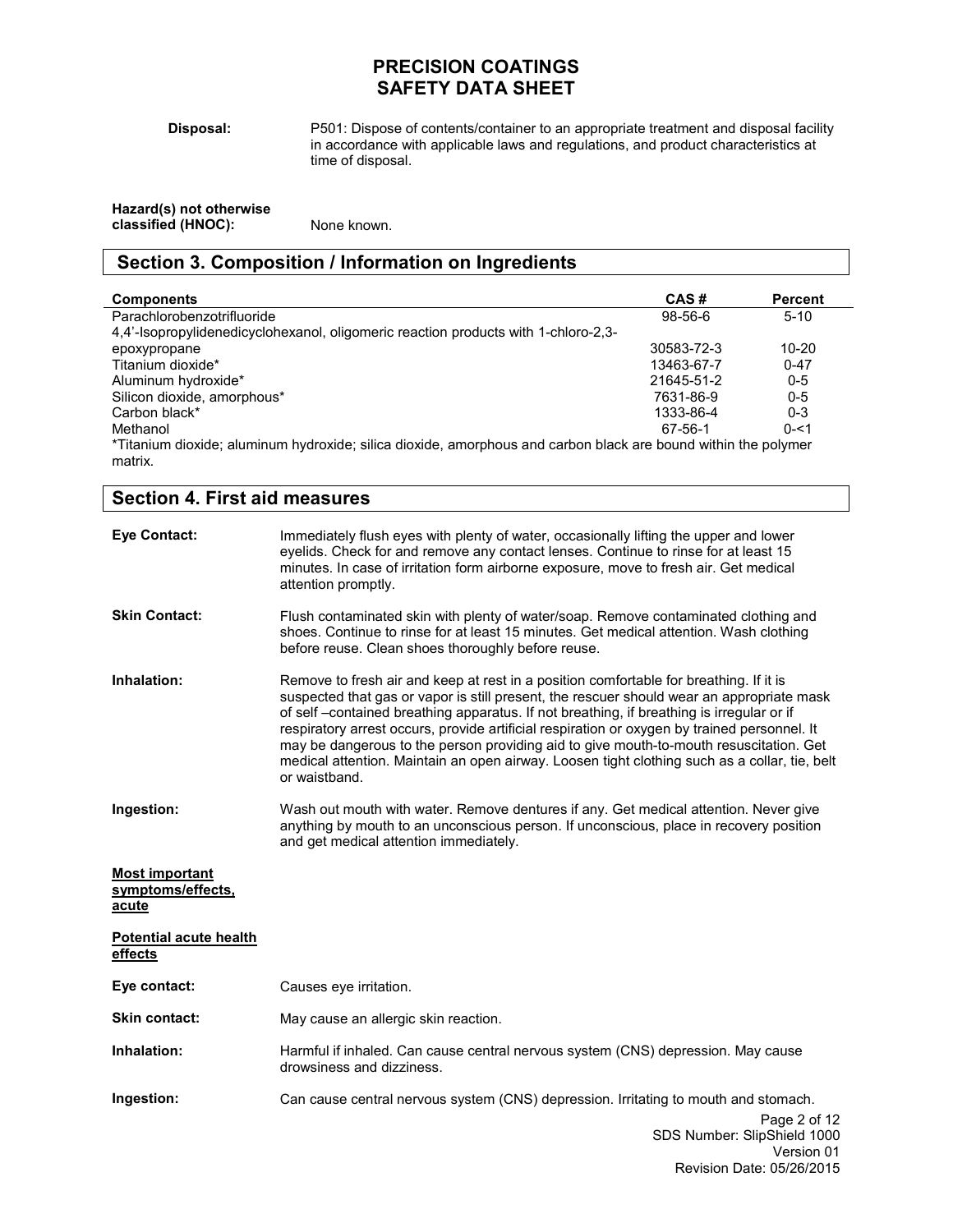#### **Over-exposure signs/symptoms**

| Eye contact:                                                                                     | Adverse symptoms may include the following:<br>pain or irritation.<br>Watering<br>Redness                                                                                                                                                                                                                                   |
|--------------------------------------------------------------------------------------------------|-----------------------------------------------------------------------------------------------------------------------------------------------------------------------------------------------------------------------------------------------------------------------------------------------------------------------------|
| Skin contact:                                                                                    | Adverse symptoms may include the following:<br>irritation<br>redness                                                                                                                                                                                                                                                        |
| Inhalation:                                                                                      | Adverse symptoms may include the following:<br>nausea or vomiting<br>headache<br>drowsiness/fatigue<br>dizziness/vertigo<br>unconsciousness                                                                                                                                                                                 |
| Ingestion:                                                                                       | Adverse symptoms may include the following:<br>nausea or vomiting                                                                                                                                                                                                                                                           |
| Indication of<br>immediate medical<br>attention and special<br>treatment needed, if<br>necessary |                                                                                                                                                                                                                                                                                                                             |
| Notes to physician:                                                                              | Not available                                                                                                                                                                                                                                                                                                               |
| <b>Specific treatments:</b>                                                                      | Treat symptomatically and supportively.                                                                                                                                                                                                                                                                                     |
| <b>Protection of first-</b><br>aiders:                                                           | No action shall be taken involving any personal risk or without suitable training. If it is<br>suspected that gas or vapor is still present, the rescuer should wear an appropriate mask<br>or self-contained breathing apparatus. It may be dangerous to the person providing aid to<br>give mouth-to-mouth resuscitation. |

### **Section 5. Fire-fighting measures**

| Suitable extinguishing media:<br>Unsuitable extinguishing | Use dry chemical, carbon dioxide, water spray (fog) or foam.                                                                                                                                                                                                                                                                                                                                                              |  |
|-----------------------------------------------------------|---------------------------------------------------------------------------------------------------------------------------------------------------------------------------------------------------------------------------------------------------------------------------------------------------------------------------------------------------------------------------------------------------------------------------|--|
| media:                                                    | Do not use water jet.                                                                                                                                                                                                                                                                                                                                                                                                     |  |
| Special hazards arising from<br>the substance or mixture: | Flammable liquid and vapor. In a fire or if heated, a pressure increase will<br>occur and the container may burst, with the risk of a subsequent explosion.<br>The vapor/gas is heavier than air and will spread along the ground. Vapors<br>may accumulate in low or confined areas or travel a considerable distance to a<br>source of ignition and flash back. Runoff to sewer may create fire or explosion<br>hazard. |  |
| <b>Hazardous thermal</b>                                  |                                                                                                                                                                                                                                                                                                                                                                                                                           |  |
| decomposition products:                                   | Decomposition products may include the following materials:<br>carbon dioxide, carbon monoxide, smoke, oxides of nitrogen.                                                                                                                                                                                                                                                                                                |  |
| Special protective actions for                            |                                                                                                                                                                                                                                                                                                                                                                                                                           |  |
| fire-fighters:                                            | Cool closed containers exposed to fire with water. Do not release runoff from<br>fire to drains or watercourses.                                                                                                                                                                                                                                                                                                          |  |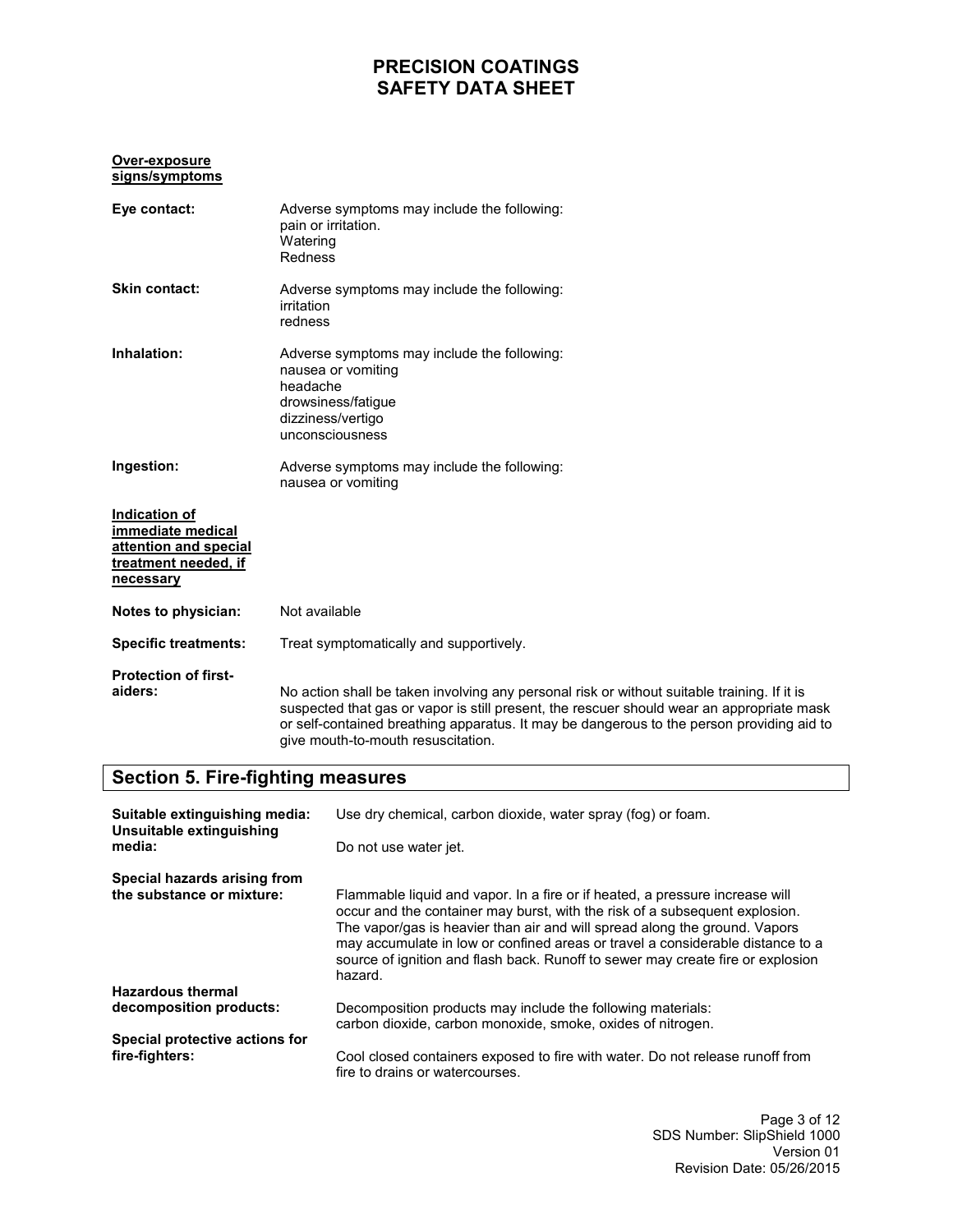**Special protective equipment** 

Fire-fighters should wear appropriate protective equipment and self contained breathing apparatus with full face piece operated in the positive pressure mode.

#### **Section 6. Accidental release measures**

| <b>Personal precautions,</b><br>protective equipment and<br>emergency procedures |                                                                                                                                                                                                                                                                                                                                                                                                                                                                                                                                                                                                                                                                                                                                                                       |
|----------------------------------------------------------------------------------|-----------------------------------------------------------------------------------------------------------------------------------------------------------------------------------------------------------------------------------------------------------------------------------------------------------------------------------------------------------------------------------------------------------------------------------------------------------------------------------------------------------------------------------------------------------------------------------------------------------------------------------------------------------------------------------------------------------------------------------------------------------------------|
| For non-emergency personnel:                                                     | Evacuate surrounding areas. Keep unnecessary and unprotected personnel<br>from entering. Do not touch or walk through spilled material. Shut off all<br>ignition sources. No flares, smoking or flames in hazard area. Avoid breathing<br>vapor or mist. Provide adequate ventilation. Wear appropriate respirator when<br>ventilation is inadequate. Put on appropriate personal protective equipment.                                                                                                                                                                                                                                                                                                                                                               |
| For emergency responders:                                                        | If specialized clothing is required to deal with the spillage, take note of any<br>information in Section 8 on suitable and unsuitable materials. See also the<br>information in "For non-emergency personnel".                                                                                                                                                                                                                                                                                                                                                                                                                                                                                                                                                       |
| <b>Environmental precautions:</b>                                                | Avoid dispersal of spilled material and runoff and contact with soil, waterways,<br>drains and sewers. Inform the relevant authorities if the product has caused<br>environmental pollution (sewers, waterways, soil or air).                                                                                                                                                                                                                                                                                                                                                                                                                                                                                                                                         |
| Methods and material for<br>containment and cleaning up:                         | Eliminate sources of ignition. Absorb spill with inert material (e.g. dry sand or<br>earth), then place in a chemical waste container. Avoid runoff into storm<br>sewers and ditches which lead to waterways. Use only non-combustible<br>material for clean-up. Recover by pumping (use explosion proof or hand<br>pump). Use clean, non-sparking tools to collect absorbed materials. Eliminate<br>all ignition sources. Prevent additional discharge of material is able to do so<br>safely. Do not touch or walk through spilled material. Collect spilled materials<br>for disposal. Wear appropriate personal protective equipment (see Section 8<br>Exposure controls/personal protection). Evacuate unnecessary personnel. Do<br>not apply water to the leak. |

#### **Section 7. Handling and storage**

**Precautions for safe handling:** Do not handle until all safety precautions have been read and understood. Do not get in eyes or on skin or clothing. Persons with a history of skin sensitization should not be employed in any process in which this product is used. Do not swallow. Avoid breathing vapor or mist. Use only with adequate ventilation. Wear appropriate respirator when ventilation is inadequate. Do not enter storage areas and confined spaces unless adequately ventilated. Keep in the original container or an approved alternative made from a compatible material, kept tightly closed when not in use. Store and use away from heat, sparks, open flame or any other ignition source. Use explosion proof electrical equipment. Empty containers retain product residue and can be hazardous. Do not reuse container. Ground and bond containers when transferring material. Eating, drinking and smoking should be prohibited in areas where this material is handled, stored and processed. Workers should wash hands and face before eating, drinking and smoking. Remove contaminated clothing and protective equipment before entering eating areas. See also Section 8 for additional information on hygiene measures.

**Conditions for safe storage, including any** 

> Page 4 of 12 SDS Number: SlipShield 1000 Version 01 Revision Date: 05/26/2015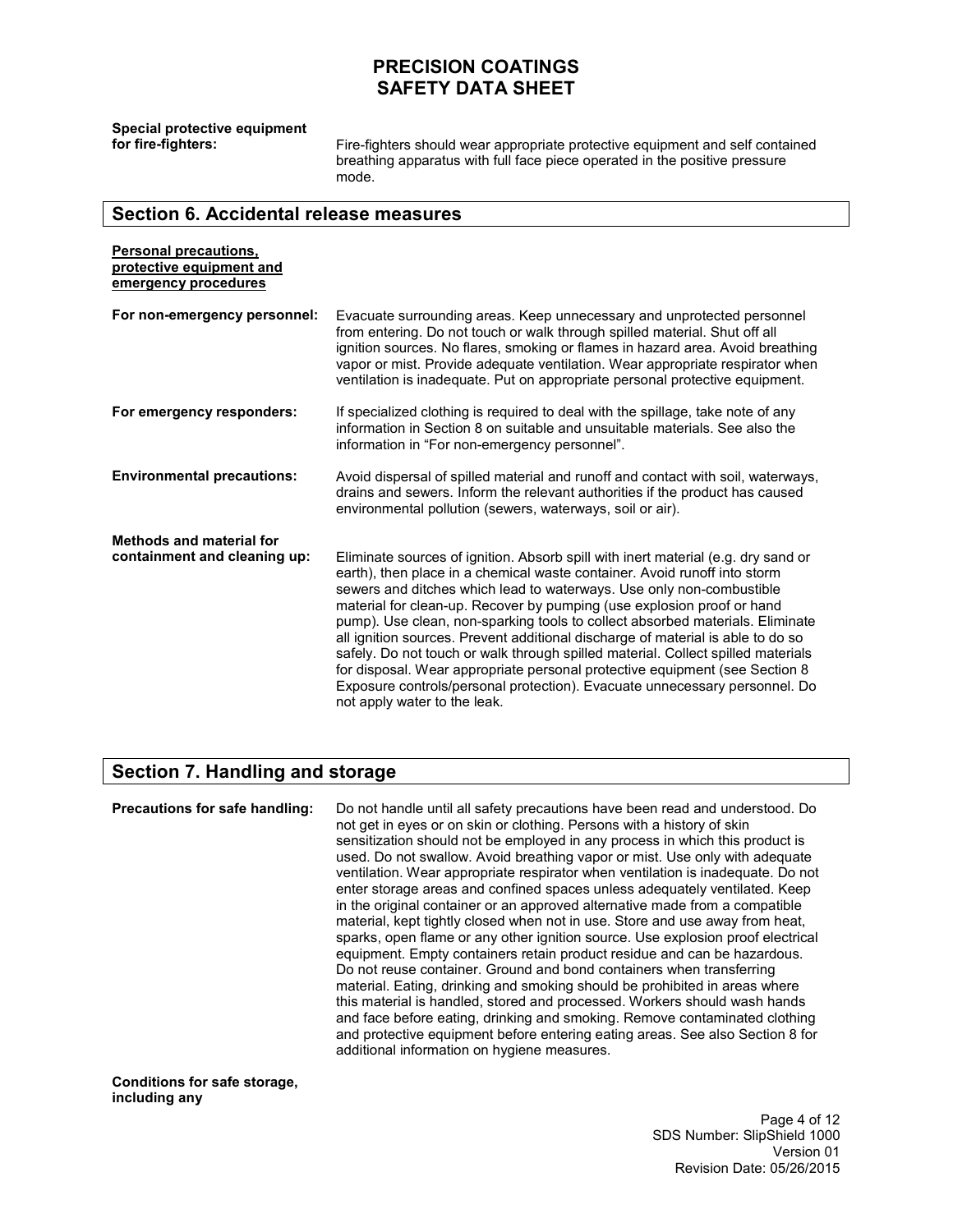**incompatibilities:** Store in accordance with local regulations. Store in original container protected from direct sunlight in a dry, cool and well-ventilated area, away from incompatible materials (see Section 10) and food and drink. Store locked up. Eliminate all ignition sources. Separate from oxidizing materials. Keep container tightly closed and sealed until ready for use. Containers that have been opened must be carefully resealed and kept upright to prevent leakage. Do not store in unlabeled containers. Use appropriate containment to avoid environmental contamination.

## **Section 8. Exposure controls / personal protection**

#### **Control parameters**

**Occupational exposure limits** 

| <b>U.S. ACGIH Threshold Limit Values</b>                           |                                                                                                                                                                                                                                                                                                                                                                                                 |                           |                                                                                                                                                                                               |
|--------------------------------------------------------------------|-------------------------------------------------------------------------------------------------------------------------------------------------------------------------------------------------------------------------------------------------------------------------------------------------------------------------------------------------------------------------------------------------|---------------------------|-----------------------------------------------------------------------------------------------------------------------------------------------------------------------------------------------|
| <b>Components</b>                                                  | <b>Type</b>                                                                                                                                                                                                                                                                                                                                                                                     | Value                     | Form                                                                                                                                                                                          |
| Aluminum hydroxide                                                 | <b>TWA</b>                                                                                                                                                                                                                                                                                                                                                                                      | 1 $mg/m3$                 | Respirable fraction                                                                                                                                                                           |
| Titanium dioxide                                                   | <b>TWA</b>                                                                                                                                                                                                                                                                                                                                                                                      | 10 mg/m $3$               |                                                                                                                                                                                               |
| Methanol                                                           | <b>TWA</b>                                                                                                                                                                                                                                                                                                                                                                                      | 200ppm                    | SKIN-DES                                                                                                                                                                                      |
|                                                                    | <b>STEL</b>                                                                                                                                                                                                                                                                                                                                                                                     | 250ppm                    | Can be absorbed through the<br>skin                                                                                                                                                           |
| U.S. OSHA Table Z-1 Limits for Air Contaminants (29 CFR 1910.1000) |                                                                                                                                                                                                                                                                                                                                                                                                 |                           |                                                                                                                                                                                               |
| <b>Components</b>                                                  | Type                                                                                                                                                                                                                                                                                                                                                                                            | <b>Value</b>              | <b>Form</b>                                                                                                                                                                                   |
| Titanium dioxide                                                   | <b>PEL</b>                                                                                                                                                                                                                                                                                                                                                                                      | 15mg/m3                   | <b>Total dust</b>                                                                                                                                                                             |
| Aluminum powder                                                    | PEL                                                                                                                                                                                                                                                                                                                                                                                             | $5$ mg/m $3$              | Respirable dust                                                                                                                                                                               |
| Methanol                                                           | <b>PEL</b>                                                                                                                                                                                                                                                                                                                                                                                      | 200ppm 260 mg/m3          | Can be absorbed through the<br>skin                                                                                                                                                           |
| U.S. OSHA Table Z-3 (29 CFR 1910.1000)                             |                                                                                                                                                                                                                                                                                                                                                                                                 |                           |                                                                                                                                                                                               |
| <b>Components</b>                                                  | <b>Type</b>                                                                                                                                                                                                                                                                                                                                                                                     | Value                     | Form                                                                                                                                                                                          |
| Silicon dioxide                                                    | <b>TWA</b>                                                                                                                                                                                                                                                                                                                                                                                      | $0.8$ mg/m $3$<br>20mppcf |                                                                                                                                                                                               |
| <b>USA. NIOSH REL</b>                                              |                                                                                                                                                                                                                                                                                                                                                                                                 |                           |                                                                                                                                                                                               |
| <b>Components</b>                                                  | Type                                                                                                                                                                                                                                                                                                                                                                                            | Value                     | Form                                                                                                                                                                                          |
| Methanol                                                           | <b>REL</b>                                                                                                                                                                                                                                                                                                                                                                                      | 200ppm                    | SKIN-DES                                                                                                                                                                                      |
|                                                                    | <b>STEL</b>                                                                                                                                                                                                                                                                                                                                                                                     | 325 mg/m3                 | Can be absorbed through the<br>skin                                                                                                                                                           |
| Appropriate engineering<br>controls:                               |                                                                                                                                                                                                                                                                                                                                                                                                 |                           |                                                                                                                                                                                               |
|                                                                    |                                                                                                                                                                                                                                                                                                                                                                                                 |                           | Use only with adequate ventilation. Use process enclosures, local exhaust ventilation or other<br>engineering controls to keep worker exposure to airborne contaminants below any             |
|                                                                    |                                                                                                                                                                                                                                                                                                                                                                                                 |                           | recommended or statutory limits. The engineering controls also need to keep gas, vapor or dust<br>concentrations below any lower explosive limits. Use explosion-proof ventilation equipment. |
| Individual protection measures                                     |                                                                                                                                                                                                                                                                                                                                                                                                 |                           |                                                                                                                                                                                               |
| <b>Hygiene measures:</b>                                           | Wash hands, forearms and face thoroughly after handling chemical products, before eating,<br>smoking and using the lavatory and at the end of the working period. Appropriate techniques<br>should be used to remove potentially contaminated clothing. Wash contaminated clothing before<br>reusing. Ensure that eyewash stations and safety showers are close to the workstation location.    |                           |                                                                                                                                                                                               |
| <b>Eye/face protection:</b>                                        | Safety glasses equipped with side shields are recommended as minimum protection in industrial<br>settings.                                                                                                                                                                                                                                                                                      |                           |                                                                                                                                                                                               |
| <b>Skin protection</b>                                             |                                                                                                                                                                                                                                                                                                                                                                                                 |                           |                                                                                                                                                                                               |
| Hand protection:                                                   | Chemical-resistant gloves complying with an approved standard should be worn at all times<br>when handling chemical products if a risk assessment indicates this is necessary. Considering<br>the parameters specified by the glove manufacturer, check during use that the gloves are still<br>retaining their protective properties. It should be noted that the time to breakthrough for any |                           |                                                                                                                                                                                               |
|                                                                    |                                                                                                                                                                                                                                                                                                                                                                                                 |                           | Page 5 of 12<br>SDS Number: SlipShield 1000                                                                                                                                                   |

Version 01

Revision Date: 05/26/2015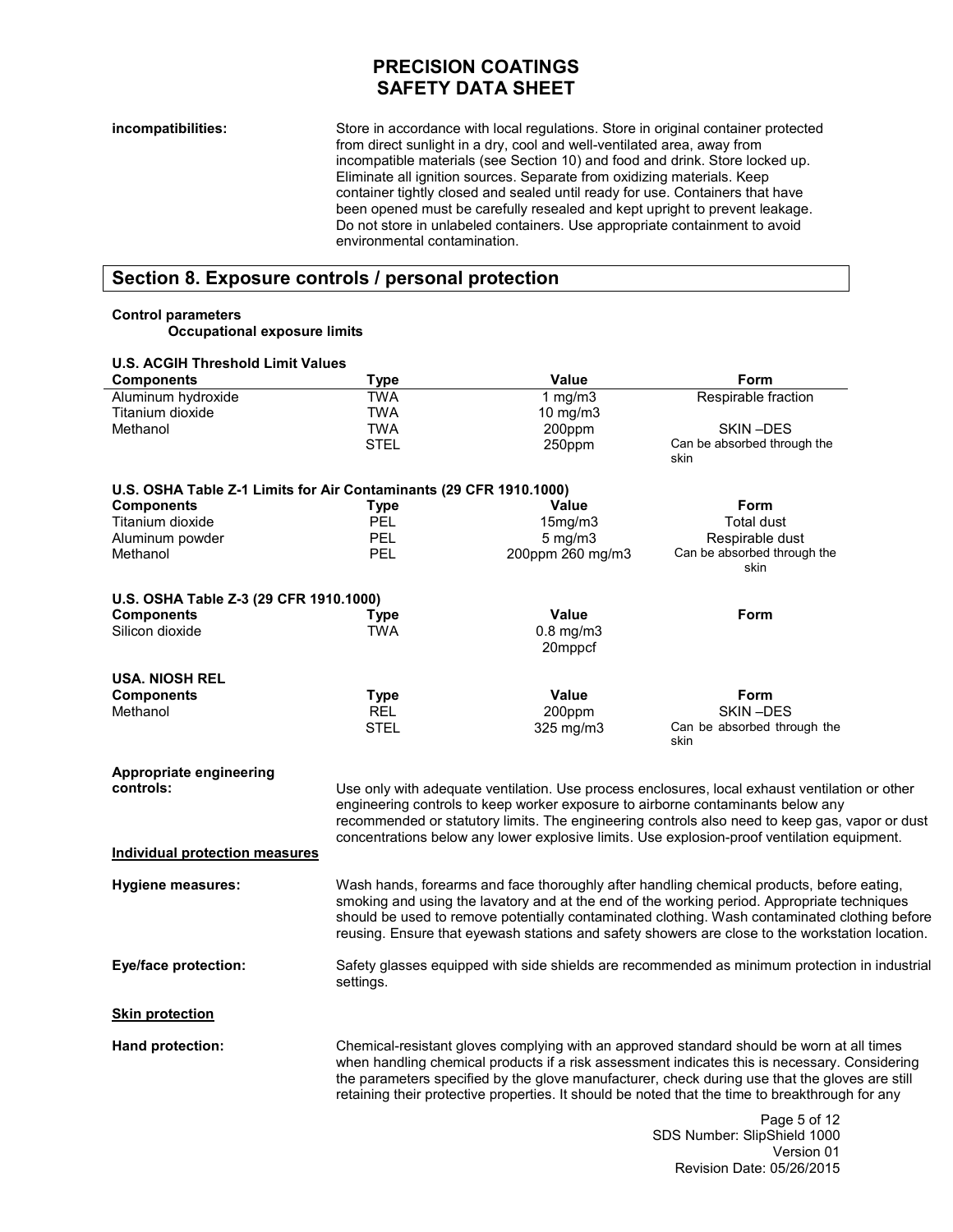glove material may be different for different glove manufacturers.

| <b>Body protection:</b>        | Personal protective equipment for the body should be selected based on the task being<br>performed and the risks involved and should be approved by a specialist before handling this<br>product.                                                                                                                             |
|--------------------------------|-------------------------------------------------------------------------------------------------------------------------------------------------------------------------------------------------------------------------------------------------------------------------------------------------------------------------------|
| Other skin protection:         | Appropriate footwear and any additional skin protection measures should be selected based on<br>the task being performed and the risks involved and should be approved by a specialist before<br>handling this product.                                                                                                       |
| <b>Respiratory protection:</b> | Use a properly fitted, air-purifying or supplied-air respirator complying with an approved standard<br>if a risk assessment indicated this is necessary. Respirator selection must be based on known or<br>anticipated exposure levels, the hazards of the product and the safe working limits of the<br>selected respirator. |

# **Section 9. Physical & Chemical Properties**

#### **Appearance**

| <b>Physical state:</b><br>Form:<br>Color:          | Liquid<br>Liquid<br>Opaque      |
|----------------------------------------------------|---------------------------------|
| Odor:                                              | Low                             |
| Odor threshold:                                    | Not available                   |
| pH:                                                | Not available                   |
| Melting point/freezing point:                      | Not available                   |
| Initial boiling point and boiling<br>range:        | 139.3°C (282.7°F)               |
| Flash point:                                       | 42.8°C (109°F) (Tag closed cup) |
| <b>Evaporation rate:</b>                           | Not available                   |
| Upper/lower flammability or<br>explosive limits:   | Not available                   |
| Vapor pressure:                                    | Not available                   |
| Vapor density:                                     | 1 Air = $1$<br>$\triangleright$ |
| <b>Relative density:</b>                           | 1.1489-1.1.7515                 |
| Solubility(ies):                                   | Not available                   |
| <b>Partition coefficient: n-</b><br>octanol/water: | Not available                   |
| Auto-ignition temperature:                         | Not available                   |
| <b>Decomposition temperature:</b>                  | Not available                   |
| <b>Viscosity:</b>                                  | Not available                   |
| VOC (mixed less water &<br>exempt compounds):      | Less than 89 grams/liter        |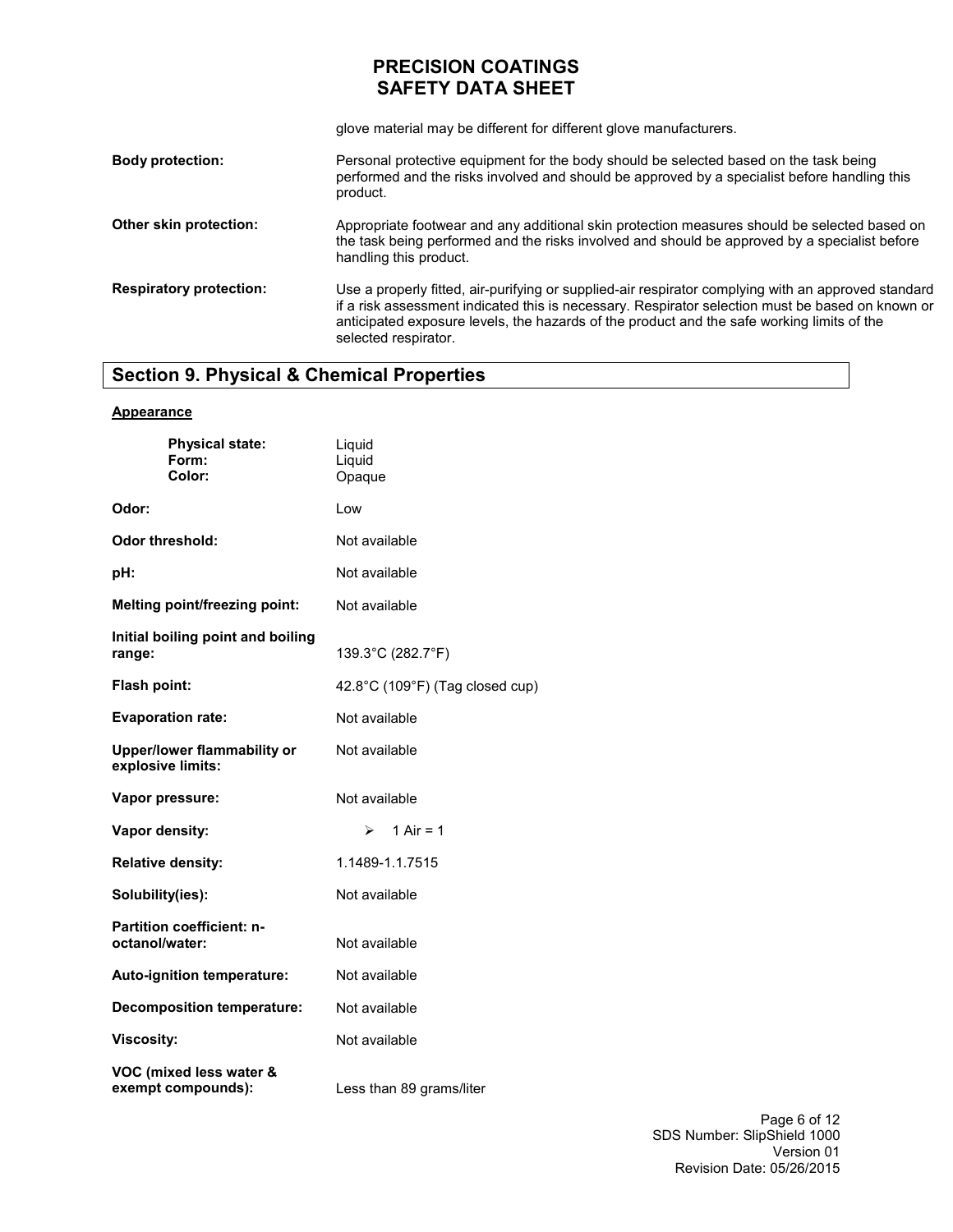**Other information:** No additional information **Section 10. Chemical stability & reactivity information Reactivity: Chemical stability: Possibility of hazardous reactions: Conditions to avoid: Incompatible materials: Hazardous decomposition products:**  None known. Stable. None known. All possible sources of ignition (heat, sparks, flame). Do not pressurize, cut, weld, braze, solder, drill, grind or expose containers to heat or sources of ignition. Do not allow vapor to accumulate in low or confined areas. Strong oxidizing agents. Strong acids. Strong alkalis. Under normal conditions of storage and use, hazardous decomposition products should not be produced.

#### **Section 11. Toxicological information**

#### **Information on toxicological effects**

#### **Acute toxicity**

| Conclusion/summary:         | Not available |
|-----------------------------|---------------|
| Oral:                       | Not available |
| Dermal:                     | Not available |
| Inhalation:                 | Not available |
| <b>Irritation/Corrosion</b> |               |
| Skin:                       | Not available |
| Eyes:                       | Not available |
| <b>Respiratory:</b>         | Not available |
| <b>Sensitization</b>        |               |
| Skin:                       | Not available |
| <b>Respiratory:</b>         | Not available |
| <b>Mutagenicity</b>         |               |
| <b>Conclusion/Summary:</b>  | Not available |
| <b>Carcinogenicity</b>      |               |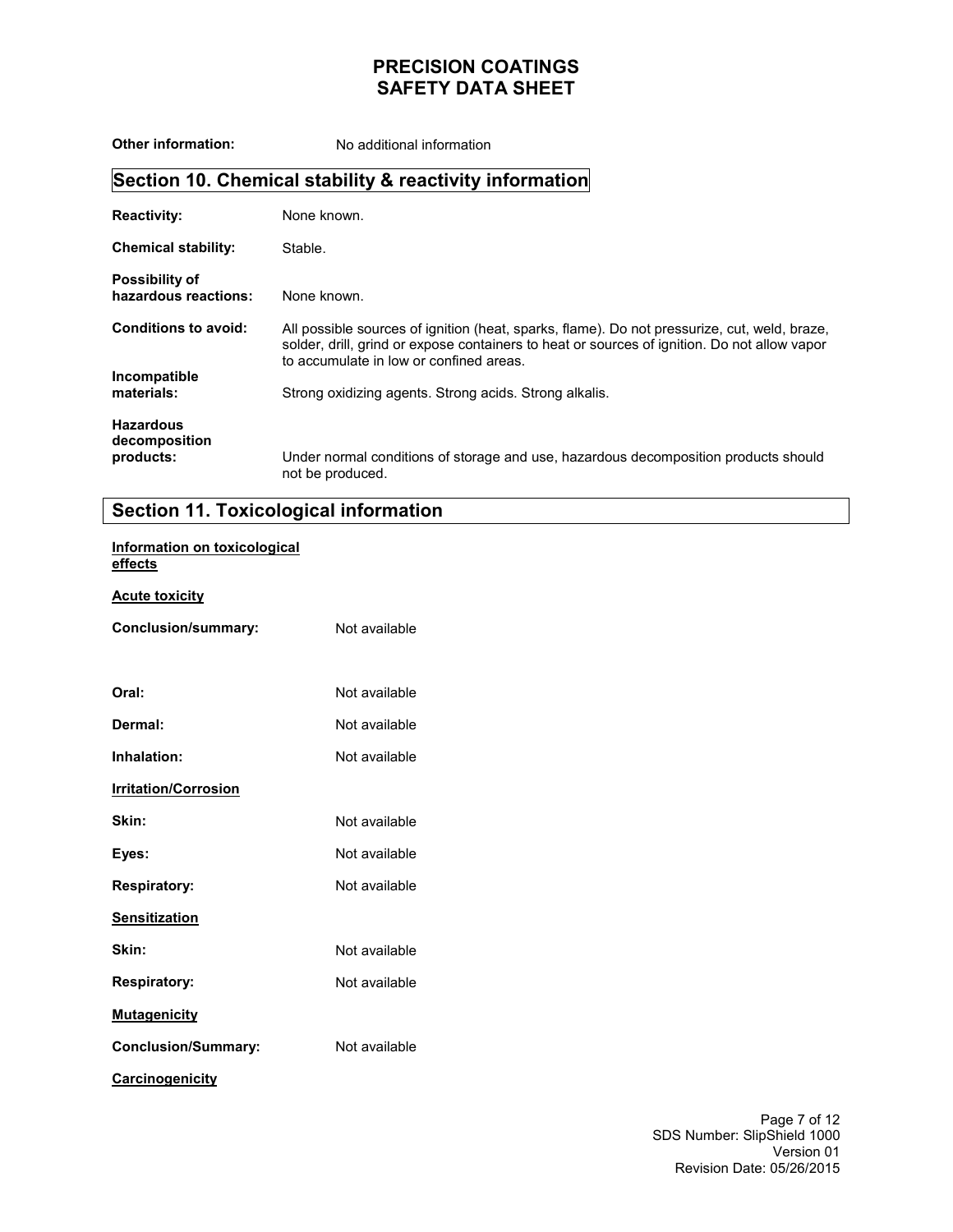**Conclusion/Summary:** Titanium dioxide: In lifetime inhalation studies rats were exposed for 2 years to respectively 10, 50 and 250 mg/m3 of respirable TiO2. Slight lung fibrosis was observed at 50 and 250 mg/m3 levels. Microscopic lung tumors were also observed in 13 percent of the rats exposed to 250 mg/m3, an exposure level that caused lung overloading and impairment of rat lungs clearance mechanisms. In further studies, these tumors were found to occur only under particle overload conditions in a uniquely sensitive species, the rat, and have little or no relevance for humans. The pulmonary inflammatory response to TiO2 particles exposure was also found to be much more severe in rats than in other rodent species. In February 2006, IARC has re-evaluated Titanium dioxide as pertaining to Group 2B: "possibly carcinogenic to humans", based upon inadequate evidence in humans and sufficient evidence in experimental animals for the carcinogenicity of titanium dioxide. IARC evaluation guidelines consider the generation of tumors, in 2 different studies within the same animal species, to be adequate criteria for an assessment of sufficient evidence.

The conclusions of several epidemiology studies on more than 20000 TiO2 industry workers in Europe and the USA did not suggest a carcinogenic effect of TiO2 dust on the human lung. Mortality from other chronic diseases, including other respiratory diseases, was also not associated with exposure to TiO2 dust. Based upon all available study results, DuPont scientists conclude that titanium dioxide will not cause lung cancer or chronic respiratory diseases in humans at concentrations experienced in the workplace.

Carbon black:

ANIMAL TOXICITY:

Rat, oral, duration 2 years Effect: no tumors.

Mouse, oral, duration 2 years Effect: no tumors.

Rat, inhalation, duration 2 years Target organ: lungs. Effect: inflammation, fibrosis, tumors.

Note: Tumors in the rat lung are considered to be related to the "lung overload" rather than to a specific chemical effect of carbon black itself in the lung. These effects in rats have been reported in many studies on other poorly soluble inorganic particles and appear to be rat specific (ILSI, 2000). Tumors have not been observed in other species (i.e., mouse and hamster) for carbon black or other poorly soluble particles under similar circumstances and study conditions.

#### MORTALITY STUDIES (HUMAN DATA):

A study on carbon black production workers in the UK (Sorahan, 2001) found an increased risk of lung cancer in two of the five plants studied; however, the increase was not related to the dose of carbon black. Thus, the authors did not consider the increased risk in lung cancer to be due to carbon black exposure. A German study of carbon black workers at one plant (Morfeld, 2006; Buechte, 2006) found a similar increase in lung cancer risk but, like the Sorahan, 2001 (UK study), found no association with carbon black exposure. A large US study of 18 plants showed a reduction in lung cancer risk in carbon black production workers (Dell, 2006). Based upon these studies, the February 2006 Working Group at the International Agency for Research on Cancer (IARC) concluded that the human evidence for carcinogenicity was inadequate (IARC, 2010).

> Page 8 of 12 SDS Number: SlipShield 1000 Version 01 Revision Date: 05/26/2015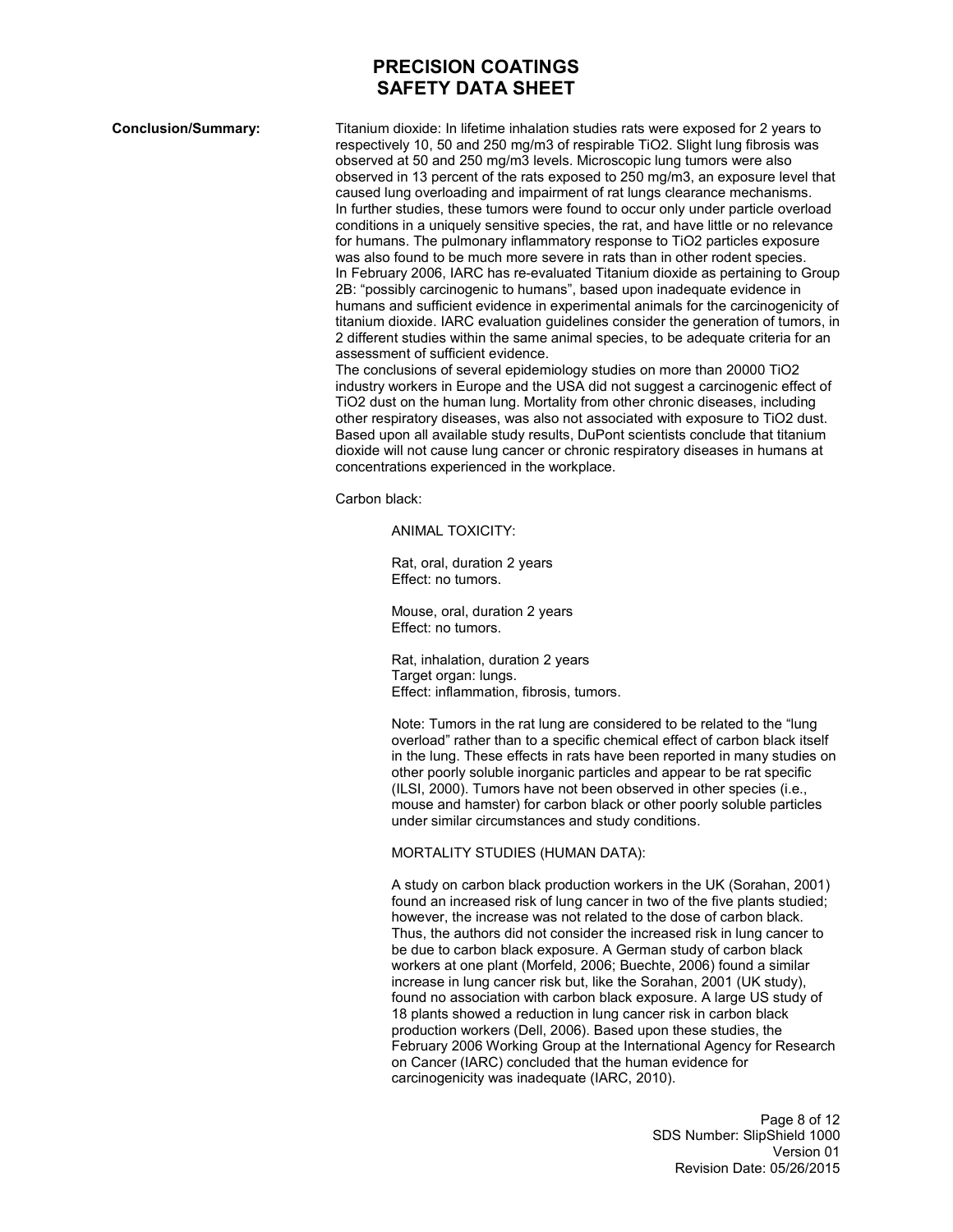Since the IARC evaluation of carbon black, Sorahan and Harrington (2007) have re-analyzed the UK study data using an alternative exposure hypothesis and found a positive association with carbon black exposure in two of the five plants. The same exposure hypothesis was applied by Morfeld and McCunney (2009) to the German cohort; in contrast, they found no association between carbon black exposure and lung cancer risk and, thus, no support for the alternative exposure hypothesis used by Sorahan and Harrington.

Over, as a result of these detailed investigations, no causative link between carbon black exposure and cancer risk in humans has been demonstrated.

#### IARC CANCER CLASSIFICATION:

In 2006 IARC re-affirmed its 1995 finding that there is "inadequate evidence" from human health studies to assess whether carbon black causes cancer in humans. IARC concluded that there is "sufficient evidence" in experimental animal studies for the carcinogenicity of carbon black. IARC's overall evaluation is that carbon black is "possibly carcinogenic to humans (Group 2B)". This conclusion was based on IARC's guidelines, which generally require such a classification if one species exhibits carcinogenicity in two or more animal studies (IARC, 2010).

Solvent extracts of carbon black were used in one study of rats in which skin tumors were found after dermal application and several studies of mice in which sarcomas were found following subcutaneous injection. IARC concluded that there was "sufficient evidence" that carbon black extracts can cause cancer in animals (Group 2B).

#### ACGIH CANCER CLASSIFICATION:

Confirmed Animal Carcinogen with Unknown Relevance to Humans (Category A3 Carcinogen).

| <b>Reproductive toxicity</b>                           |                                                                                                               |
|--------------------------------------------------------|---------------------------------------------------------------------------------------------------------------|
| <b>Conclusion/Summary:</b>                             | Not available                                                                                                 |
| Specific target organ toxicity<br>(single exposure):   | Not available                                                                                                 |
| Specific target organ toxicity<br>(repeated exposure): | Not available                                                                                                 |
| <b>Aspiration hazard:</b>                              | Not available                                                                                                 |
| Information on likely routes of<br>exposure:           | Routes of entry anticipated: Oral, Dermal, Inhalation.                                                        |
| Potential acute health effects:                        |                                                                                                               |
| Eye contact:                                           | Causes eye irritation.                                                                                        |
| Inhalation:                                            | Harmful if inhaled. Can cause central nervous system (CNS) depression. May<br>cause drowsiness and dizziness. |
| Skin contact:                                          | May cause an allergic skin reaction.                                                                          |
| Ingestion:                                             | Can cause central nervous system (CNS) depression. Irritating to mouth, throat                                |
|                                                        | Page 9 of 12<br>SDS Number: SlipShield 1000<br>$\frac{1}{2}$                                                  |

# Version 01 Revision Date: 05/26/2015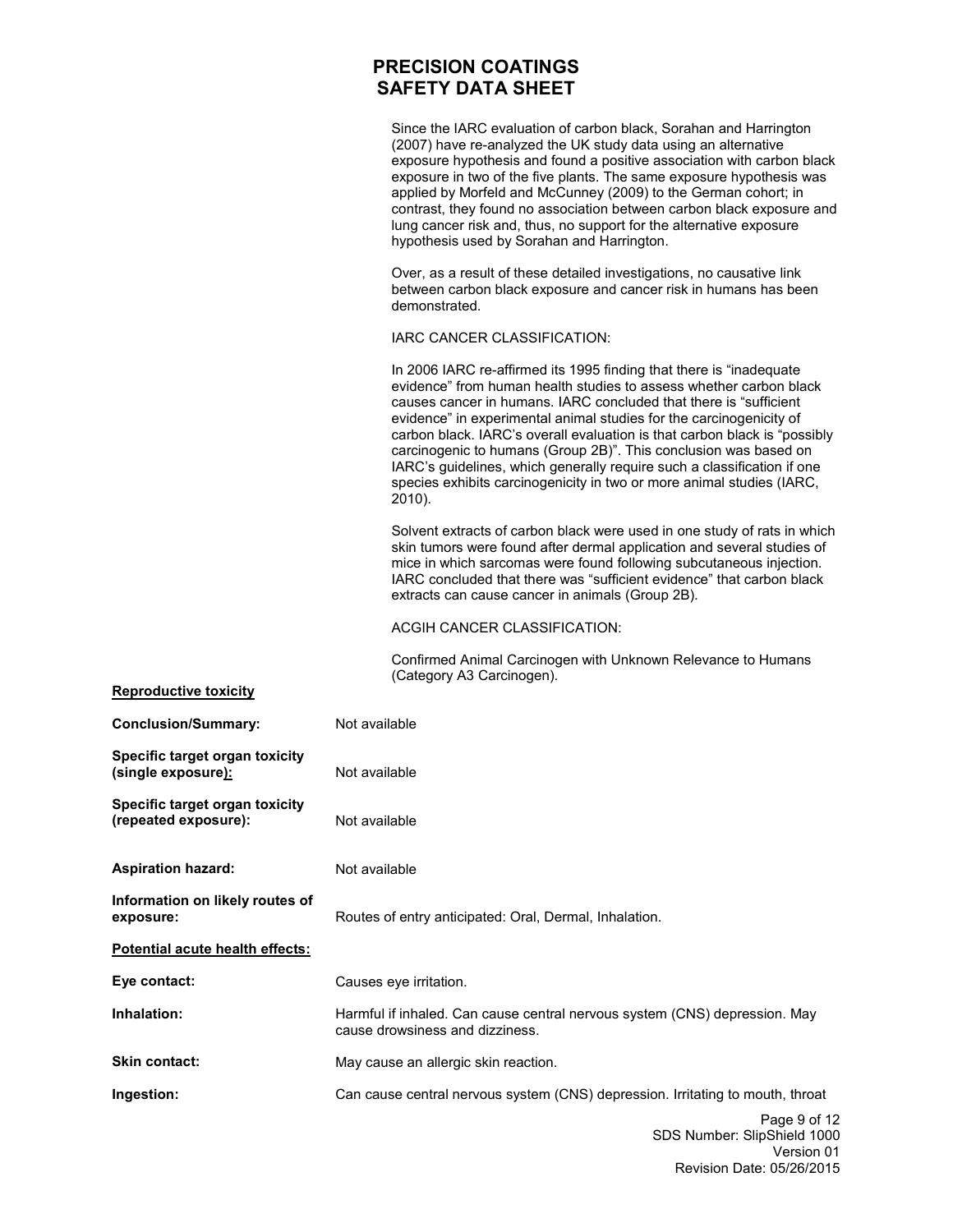and stomach.

| Symptoms related to the<br>physical, chemical and<br>toxicological characteristics |                                                                                                                       |
|------------------------------------------------------------------------------------|-----------------------------------------------------------------------------------------------------------------------|
| Eye contact:                                                                       | Adverse symptoms may include pain or irritation, watering, redness.                                                   |
| Inhalation:                                                                        | Adverse symptoms may include nausea or vomiting, headache,<br>drowsiness/fatigue, dizziness/vertigo, unconsciousness. |
| <b>Skin contact:</b>                                                               | Adverse symptoms may include irritation, redness.                                                                     |
| Ingestion:                                                                         | Adverse symptoms may include nausea or vomiting.                                                                      |
| <b>Potential chronic health</b><br>effects:                                        | Not available                                                                                                         |

# **Section 12. Ecological information**

| Toxicity                |                                               |               |
|-------------------------|-----------------------------------------------|---------------|
| <b>Acute toxicity</b>   |                                               |               |
|                         | <b>Fish</b><br>Product:                       | Not available |
|                         | <b>Specified substances:</b>                  | Not available |
|                         | <b>Aquatic invertebrates</b><br>Product:      | Not available |
| <b>Chronic toxicity</b> | Fish<br>Product:                              | Not available |
|                         | <b>Aquatic invertebrates</b><br>Product:      | Not available |
|                         | <b>Toxicity to aquatic plants</b><br>Product: | Not available |
|                         | <b>Specified substances:</b>                  | Not available |
|                         | <b>Persistence and degradability</b>          |               |
|                         | <b>Biodegradation</b><br>Product:             | Not available |
|                         | <b>Specified substances:</b>                  |               |
|                         | <b>Biological Oxygen Demand</b>               | Not available |
|                         | Product:                                      | Not available |
|                         | <b>Specified substances:</b>                  | Not available |
|                         | <b>Chemical Oxygen Demand</b><br>Product:     | Not available |
|                         | <b>Specified substances:</b>                  | Not available |
|                         | <b>BOD/COD ratio:</b>                         | Not available |

Page 10 of 12 SDS Number: SlipShield 1000 Version 01 Revision Date: 05/26/2015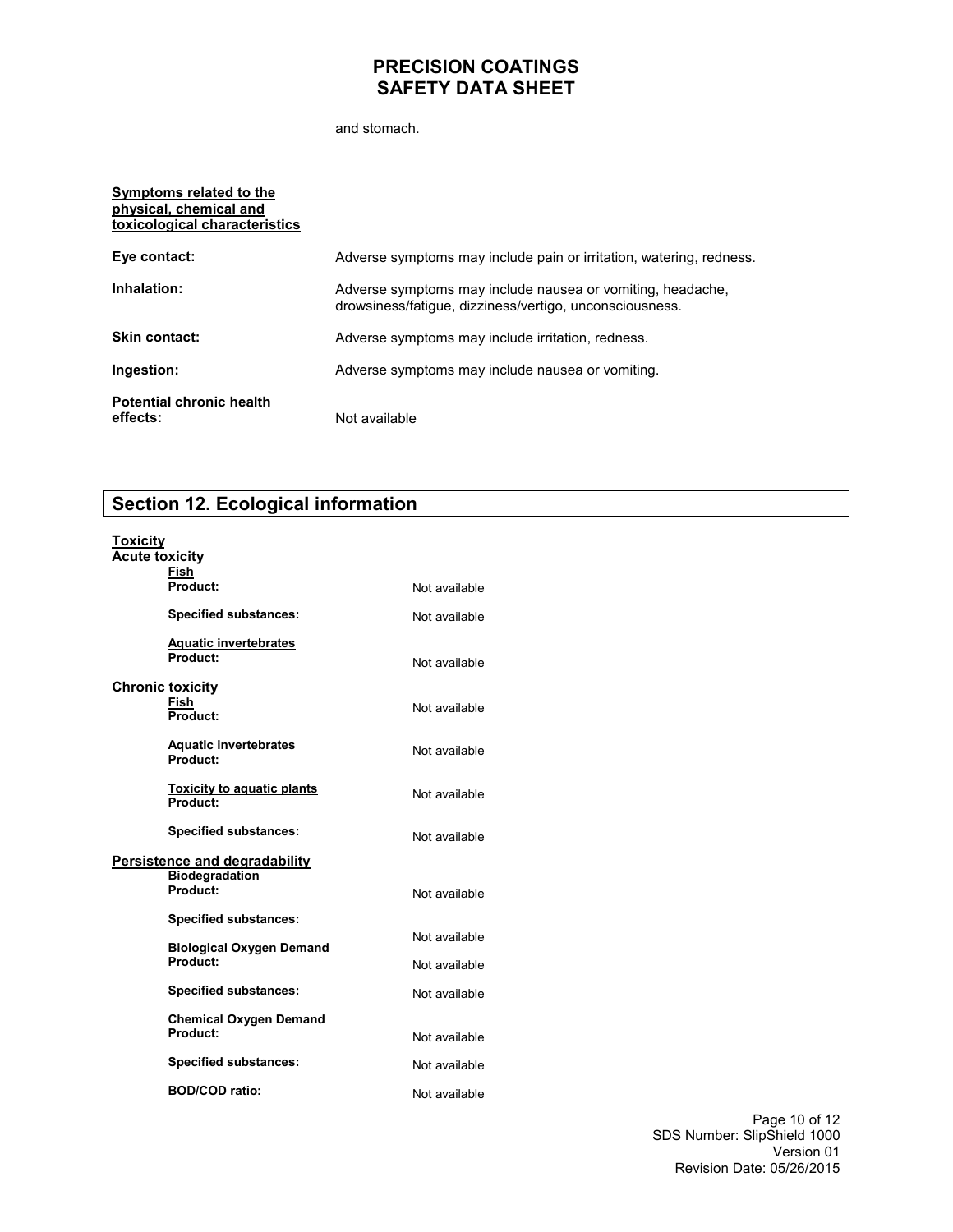| <b>Bioaccumulative potential:</b>          | Not available |
|--------------------------------------------|---------------|
| Mobility in soil:                          | Not available |
| <b>Results of PBT and vPvB assessment:</b> | Not available |
| Other adverse effects:                     | Not available |

#### **Section 13. Disposal considerations**

**Disposal methods:** Dispose of waste in accordance with all local, state and federal regulations.

### **Section 14. Transport information**

#### **DOT**

**IATA** 

| <b>Basic shipping requirements:</b><br>UN number<br>Proper shipping name<br>Hazard class<br>Labels required                    | UN1263<br>Paint<br>Flammable Liquid<br>3 |
|--------------------------------------------------------------------------------------------------------------------------------|------------------------------------------|
| <b>Additional information:</b><br><b>Packaging exceptions</b><br>Packaging non bulk<br>Packaging bulk                          | 150<br>173<br>242                        |
| <b>Basic shipping requirements:</b><br><b>UN Number</b><br>Proper shipping name<br><b>Hazard class</b><br><b>Packing group</b> | 1263<br>Paint<br>3                       |

## **Section 15. Regulatory information**

#### **US federal regulations**

| <b>OSHA:</b>                                                         |                                                                           | This product is hazardous according to OSHA 29 CFR<br>1910.1200                   |                             |     |
|----------------------------------------------------------------------|---------------------------------------------------------------------------|-----------------------------------------------------------------------------------|-----------------------------|-----|
| Substance:                                                           | SARA Title III Section 313 - Toxic Chemical: Listed                       | Methanol                                                                          |                             |     |
| <b>SARA Title III Section 302 Extremely hazardous</b><br>substances: |                                                                           | None                                                                              |                             |     |
| <b>SARA Title III Section 311/312 Hazard categories:</b>             |                                                                           | Immediate (acute) health hazard<br>Delayed (chronic) health hazard<br>Fire hazard |                             |     |
| <b>Inventory Status</b>                                              |                                                                           |                                                                                   |                             |     |
| Country(s) or region                                                 | <b>Inventory name</b>                                                     |                                                                                   | On inventory<br>$(yes/no)*$ |     |
| Australia                                                            | Australian Inventory of Chemical Substances (AICS)                        |                                                                                   |                             | Yes |
| Canada                                                               | Domestic Substances List (DSL)                                            |                                                                                   |                             | Yes |
| China                                                                | Inventory of Existing Chemical Substances in China (IECSC)                |                                                                                   | Yes                         |     |
| Europe                                                               | European Inventory of Existing Commercial Chemical Substances<br>(EINECS) |                                                                                   |                             | Yes |
| Japan                                                                | Inventory of Existing and New Chemical Substances (ENCS)                  |                                                                                   |                             | Yes |
| Korea                                                                | Existing Chemicals List (ECL)                                             |                                                                                   |                             | Yes |
| <b>Philippines</b>                                                   |                                                                           | Philippine Inventory of Chemicals and Chemical Substances (PICCS)                 |                             | Yes |
| United States & Puerto                                               | Toxic Substances Control Act (TSCA) Inventory                             |                                                                                   |                             | Yes |

Page 11 of 12 SDS Number: SlipShield 1000 Version 01 Revision Date: 05/26/2015